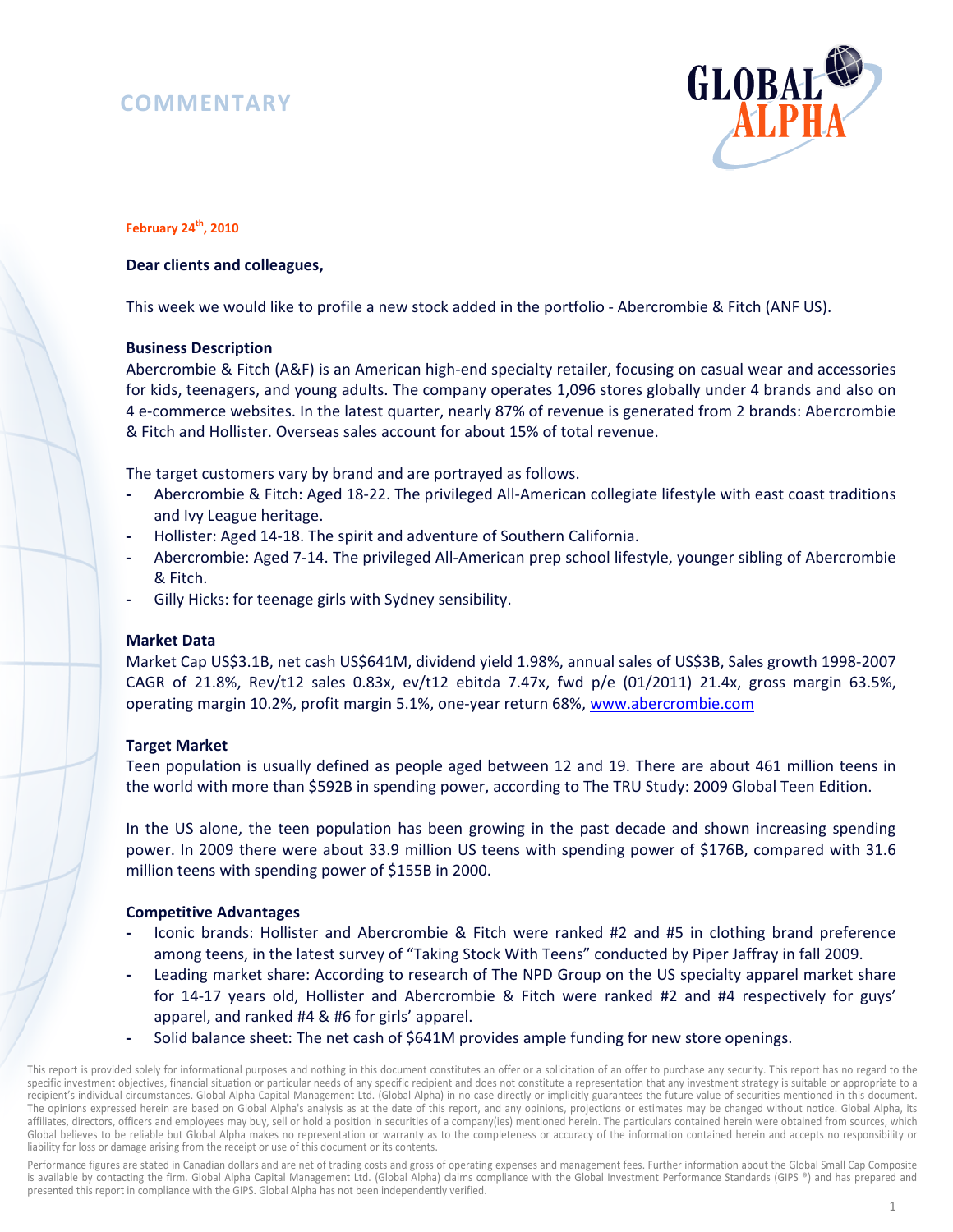# **COMMENTARY cont.**



**-** High margin business: The company offers premium brands that support superior margin vs. its peers. From 2005 to 2007, the average gross margin was 67% and the average operating margin was 20%. Management aims to restore the operating margin back to its historical level, from the current 10.2% to at least 15% by 2012.

# **Competition**

Very competitive market. In the US alone, other brands favored by teens are West Coast Brands (e.g. Pacific Sunwear, Volcom, Quicksilver, Zumiez), Forever 21, American Eagle, Aéropostale, Old Navy, Rue 21, Charlotte Russe, and Gap, etc.

# **Growth Strategy**

Distribution strategy: Especially international expansion.

The company opened its first overseas store in Canada in 2005. Now it has a total of 28 overseas stores in Canada, UK, Italy, Germany and Japan. The performance of existing overseas stores has been very successful in terms of sales volume and margin. E.g. the average volume of UK stores is about 6 times that of the domestic stores. The sales per square foot of 7 Hollister international stores are among the top 10 performing stores company wide.

# **Management**

Directors and executive officers as a group hold 7.26% of stake. The Chairman and CEO Michael Jeffries owns 6.82%. He joined the company in 1992 and since then has successfully repositioned it to offer upscale brands of an aspirational "Casual Luxury" life style.

# **Risks**

- **-** New store openings in the European and Asian markets are relatively recent. Uncertainty remains regarding sustainable outperformance.
- **-** Fashion risk and currency risk.
- **-** Weak consumer demand due to economic downturn.

# **Investment Themes**

- **-** A premium brand with huge potential in the international market: The company is still at the early stage of overseas expansion. Its strong focus of accelerating international expansion will serve as the key driver of aggressive growth.
- **-** A turnaround story: The company reached its record revenue of \$3.75B in 2007, but the same-store sales deteriorated in the past three years and dropped 30% in Q1 and Q2 of 2009. Unlike most other specialty retailers who chopped prices substantially during the economic downturn, A&F had insisted on protecting its premium brand image by not giving promotions. As a result, A&F experienced one of the worst samestore sales in the sector, and its stock plunged from about \$84 in Oct 2007 to \$14 a year later. In Sep 2009, management loosened certain price points but still emphasizes that its business is not based on promotion which is a short-term solution with dreadful long-term effects. Since then same-store sales

Performance figures are stated in Canadian dollars and are net of trading costs and gross of operating expenses and management fees. Further information about the Global Small Cap Composite is available by contacting the firm. Global Alpha Capital Management Ltd. (Global Alpha) claims compliance with the Global Investment Performance Standards (GIPS ®) and has prepared and presented this report in compliance with the GIPS. Global Alpha has not been independently verified.

This report is provided solely for informational purposes and nothing in this document constitutes an offer or a solicitation of an offer to purchase any security. This report has no regard to the specific investment objectives, financial situation or particular needs of any specific recipient and does not constitute a representation that any investment strategy is suitable or appropriate to a recipient's individual circumstances. Global Alpha Capital Management Ltd. (Global Alpha) in no case directly or implicitly guarantees the future value of securities mentioned in this document. The opinions expressed herein are based on Global Alpha's analysis as at the date of this report, and any opinions, projections or estimates may be changed without notice. Global Alpha, its affiliates, directors, officers and employees may buy, sell or hold a position in securities of a company(ies) mentioned herein. The particulars contained herein were obtained from sources, which Global believes to be reliable but Global Alpha makes no representation or warranty as to the completeness or accuracy of the information contained herein and accepts no responsibility or liability for loss or damage arising from the receipt or use of this document or its contents.